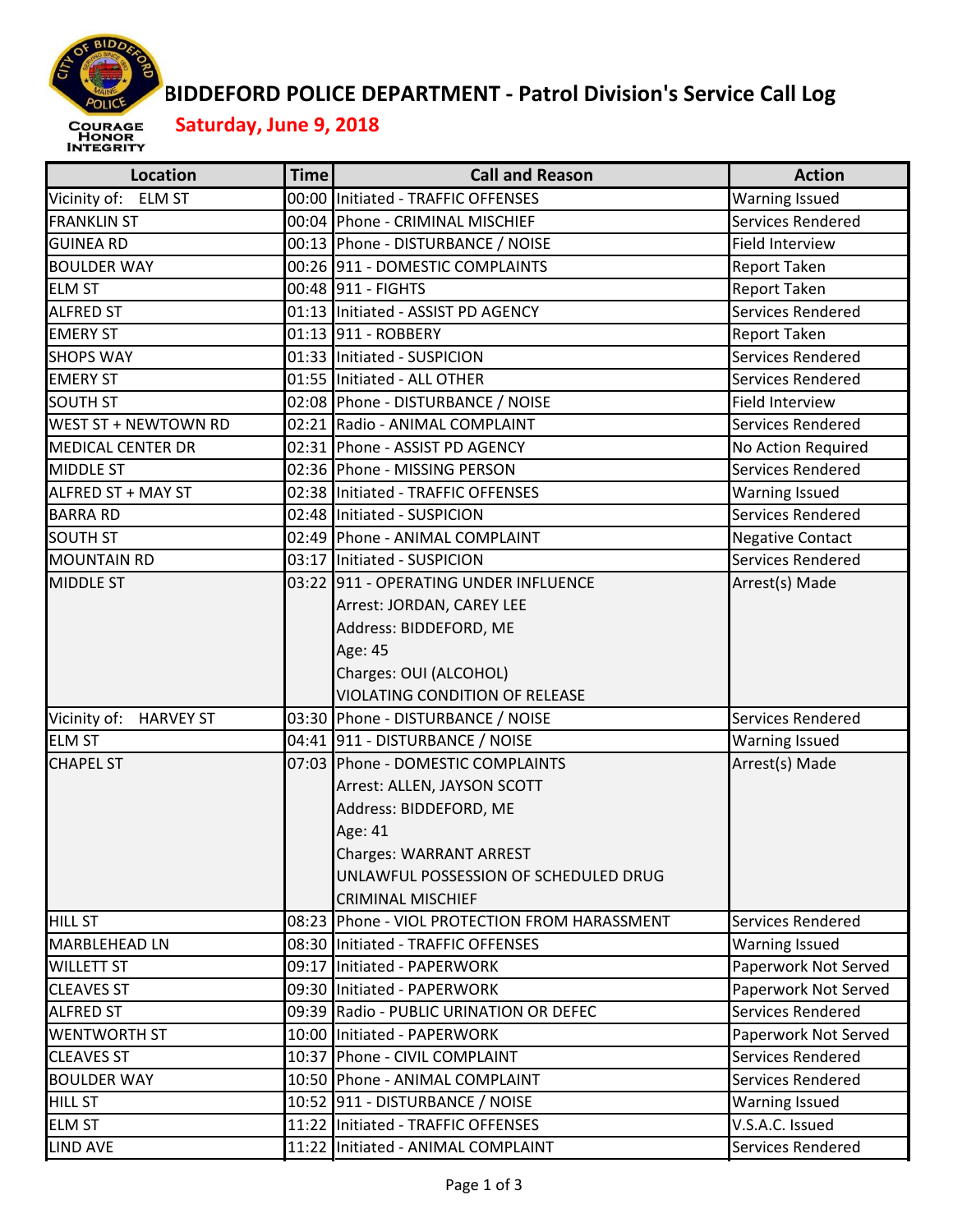

## **BIDDEFORD POLICE DEPARTMENT ‐ Patrol Division's Service Call Log**

 **Saturday, June 9, 2018**

| Location                   | <b>Time</b> | <b>Call and Reason</b>                       | <b>Action</b>                  |
|----------------------------|-------------|----------------------------------------------|--------------------------------|
| <b>ELM ST</b>              |             | 11:36 Initiated - TRAFFIC OFFENSES           | V.S.A.C. Issued                |
| <b>WEST ST</b>             |             | 11:49 Phone - MESSAGE DELIVERY               | <b>Negative Contact</b>        |
| <b>ELM ST</b>              |             | 11:50 Initiated - TRAFFIC OFFENSES           | V.S.A.C. Issued                |
| <b>ALFRED ST</b>           |             | 12:01 Phone - DRUG                           | Services Rendered              |
| <b>ELM ST</b>              |             | 12:03 Phone - ANIMAL COMPLAINT               | Services Rendered              |
| <b>ROUND HILL ST</b>       |             | 12:06 Phone - MENTAL ILLNESS CASES           | Services Rendered              |
| <b>MAIN ST</b>             |             | 12:13 Phone - ARTICLES LOST/FOUND            | No Action Required             |
| <b>ALFRED ST</b>           |             | 12:25 Initiated - TRAFFIC OFFENSES           | <b>Warning Issued</b>          |
| <b>ALFRED ST</b>           |             | 12:43 Initiated - TRAFFIC OFFENSES           | V.S.A.C. Issued                |
| WEST ST + GRAHAM ST        |             | 12:44 Initiated - TRAFFIC OFFENSES           | V.S.A.C. Issued                |
| <b>WEST MYRTLE ST</b>      |             | 13:11 Phone - ARTICLES LOST/FOUND            | Report Taken                   |
| <b>ANDREWS RD</b>          |             | 13:27 911 - 911 MISUSE                       | No Action Required             |
| <b>ALFRED ST</b>           |             | 13:40 Walk-In - COURT ORDERED CHECK IN       | NO VIOLATION                   |
| <b>ALFRED ST</b>           |             | 13:47 Phone - CIVIL COMPLAINT                | Civil Complaint                |
| <b>TOWN LINE RD</b>        |             | 13:50 Phone - HARASSMENT                     | <b>Field Interview</b>         |
| <b>ALFRED ST</b>           |             | 13:53 Initiated - TRAFFIC OFFENSES           | <b>Warning Issued</b>          |
| <b>ELM ST</b>              |             | 14:04 Initiated - TRAFFIC OFFENSES           | <b>Citation Issued</b>         |
|                            |             | Summons: MARTEL, CHERYL ADDELE               |                                |
|                            |             | Address: BIDDEFORD, ME                       |                                |
|                            |             | Age: 43                                      |                                |
|                            |             | Charges: OPERATE VEHICLE WITHOUT LICENSE     |                                |
|                            |             | OPERATING WHILE LICENSE SUSPENDED OR REVOKED |                                |
| MT PLEASANT ST             |             | 14:23 Phone - ANIMAL COMPLAINT               | Services Rendered              |
| <b>WEST ST</b>             |             | 14:30 Initiated - TRAFFIC OFFENSES           | <b>Warning Issued</b>          |
| <b>MAIN ST</b>             |             | 15:05 Phone - THEFT                          | Report Taken                   |
| <b>EMERY ST</b>            |             | 15:49 911 - JUVENILE OFFENSES                | Services Rendered              |
| <b>WEST ST + GUINEA RD</b> |             | 15:59 Phone - WEAPONS                        | Unfounded                      |
| <b>ALFRED ST</b>           |             | 16:12 Walk-In - SUSPICION                    | <b>Transported to Hospital</b> |
| POOL ST                    |             | 16:28 Phone - TRESPASSING                    | No Action Required             |
| <b>KING ST</b>             |             | 16:33 Walk-In - ARTICLES LOST/FOUND          | <b>Report Taken</b>            |
| <b>ALFRED ST</b>           |             | 16:34 Walk-In - COURT ORDERED CHECK IN       | Services Rendered              |
| <b>ST MARTINS LN</b>       |             | 16:39 911 - 911 MISUSE                       | Services Rendered              |
| <b>ELM ST</b>              |             | 17:02 Initiated - ALL OTHER                  | Services Rendered              |
| <b>CENTER ST + ELM ST</b>  |             | 17:04 Initiated - TRAFFIC OFFENSES           | <b>Warning Issued</b>          |
| <b>SOUTH ST</b>            |             | 17:04 Phone - HARASSMENT                     | Services Rendered              |
| <b>BRADBURY ST</b>         |             | 17:24 911 - MISSING PERSON                   | Services Rendered              |
| <b>CUTTS ST</b>            |             | 17:28 Phone - DISTURBANCE / NOISE            | Gone On Arrival                |
| POOL ST                    |             | 17:50 Initiated - TRAFFIC OFFENSES           | <b>Citation Issued</b>         |
|                            |             | Summons: OUELLETTE, JOEY DONET               |                                |
|                            |             | Address: BIDDEFORD, ME                       |                                |
|                            |             | Age: 23                                      |                                |
|                            |             | Charges: FAIL TO PRESENT ATV REGISTRATION    |                                |
| <b>BOULDER WAY</b>         |             | 18:18 Phone - SHOPLIFTING                    | <b>Report Taken</b>            |